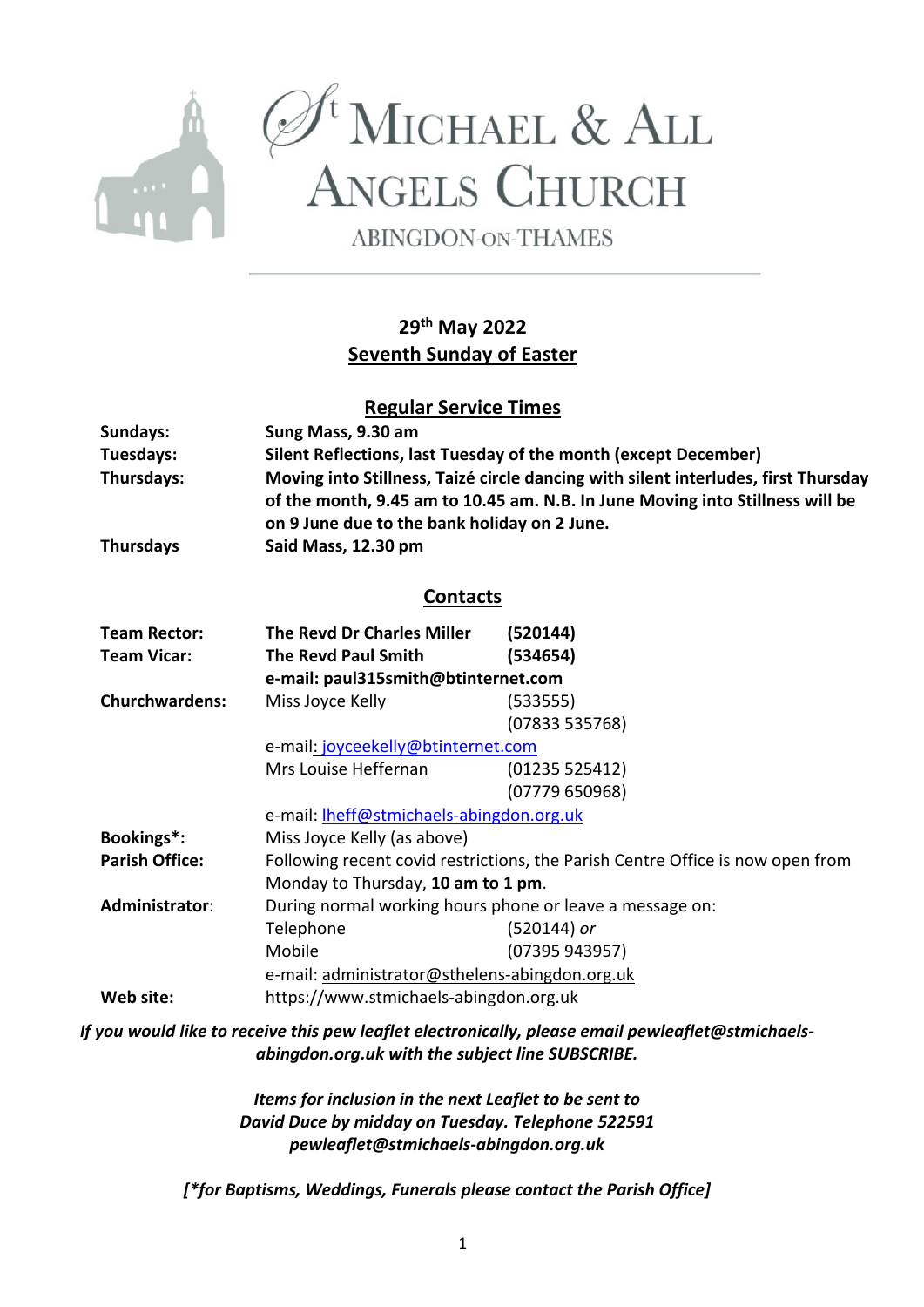## Dear Friends

## **Ascensiontide**

On Thursday we celebrated Jesus' Ascension into heaven where he has returned to the right hand of the Father, and where he makes intercession for us all. In the days that lead to Pentecost (Whitsunday) next week, we are given an opportunity to wait expectantly for the gift of the Holy Spirit and are encouraged to pray earnestly for what Jesus promised: the Advocate or Comforter (John 15:26-27).

The Team Rector has produced a resource for us to use in the lead up to next Sunday: *The Oil of Gladness: Thoughts and Prayers for Ascensiontide.* The theme is on the Sacrament of Anointing, which happily coincides with remembering that Her Majesty, like every monarch, was anointed at her Coronation, as during this week the nation celebrates the Platinum Jubilee of the year she acceded to the throne. Copies of this resource have been made available electronically but hard copies are also available in church today for people to take away.

## **Resumption of the Common Cup**

At the DCC meeting last Wednesday, I brought to the attention of the members the new guidance issued by the House of Bishop's Covid-19 Recovery Group on 3 May concerning returning to the administration of Holy Communion in both kinds. Members had also requested to discuss this. In the bishop's guidance the following is said:

*Holy Communion should be administered in both kinds unless there is a clear and objective reason why there would be a significant risk in doing so, such as local public health warnings relating to coronavirus levels in your area. It is important that no pressure is placed on members of the congregation to receive the sacrament if they feel unable to do so If communicants do not wish to receive in both kinds, they may do so by receiving only the bread (communion in one kind). Intinction by the communicant is not recommended.*

In order to make this transition I would like to stress the following:

- No one should feel under pressure to receive from the Chalice. If you wish to abstain, then receive the Host in the usual way, and simply return to your seat. It remains sufficient to receive the sacrament in one kind only as it has up until now;
- Intinction (or dipping the host into the chalice) is not an alternative to receiving from the chalice: this will *not* be offered at the time of administration;
- The remaining consecrated wine will not be consumed by the priest or chalice assistant but carefully and reverently poured into consecrated ground after each celebration of the Mass;
- It was agreed at DCC that it would be appropriate to resume the use of the Common Cup on Trinity Sunday, 12 June, in order give due notice to the congregation and those assisting with administration.

Finally, I would like to assure people that in the unfortunate event of a severe increase or outbreak of new infections in our area that consideration would be given to a suspension of using the Common Cup as advised in the bishop's guidance outlined above.

With love and blessings

## *Father Paul*

**THURSDAY 2 JUNE** There will **NOT** be a lunchtime Mass at 12.30pm on this bank holiday.

**FATHER PAUL** will be away between 1 – 5 June inclusive and at the Diocesan Clergy Conference between 7 – 9 June inclusive.

**PEW LEAFLET SUNDAY 5 JUNE** The issue for Sunday 5 June will cover a two week period to 18 June. Please send any items for inclusion in this issue to the Editor by **Wednesday 1 June**. As Sunday 12 June is the Corporate Communion for the parish, our pew leaflet will be replaced that day by an issue of *TeamWord*.

## **SUNDAY WORSHIP AT ST HELEN'S CHURCH**

St Helen's will live-stream their 10.30 am Eucharist through Zoom**.** The Zoom link is available from the Parish Administrator. A recording of the sermon (audio and video) will be made available after the service on the St Helen's web site (try https://abingdonparish.org.uk/StH/StH\_publications.html).

The evening service at St Helen's at 5.30pm on Sunday 15 May will be Evensong with Easter Lessons and Carols.

**TRINITY SUNDAY Sunday 12 June** There will be a Corporate Communion for the parish at St Michael's at 10.00 am. Please note the later time of our service that day. The president will be The Revd Dr Charles Miller and the preacher is Fr Paul.

**SILENT REFLECTIONS** will be on Tuesday 31 May at 7.30 pm. Entry will be through the North door (opposite Albert Park). Final prayers will be at 8.30 pm and refreshments will be available. Fr Paul will be providing materials on the theme: *Mary and Elizabeth: Meeting the Cousins of Gladness*. A copy will be emailed to all those on our list, and made available on the Prayer and Worship Resources page of St Michael's website. Paper copies will be available in church. All are welcome.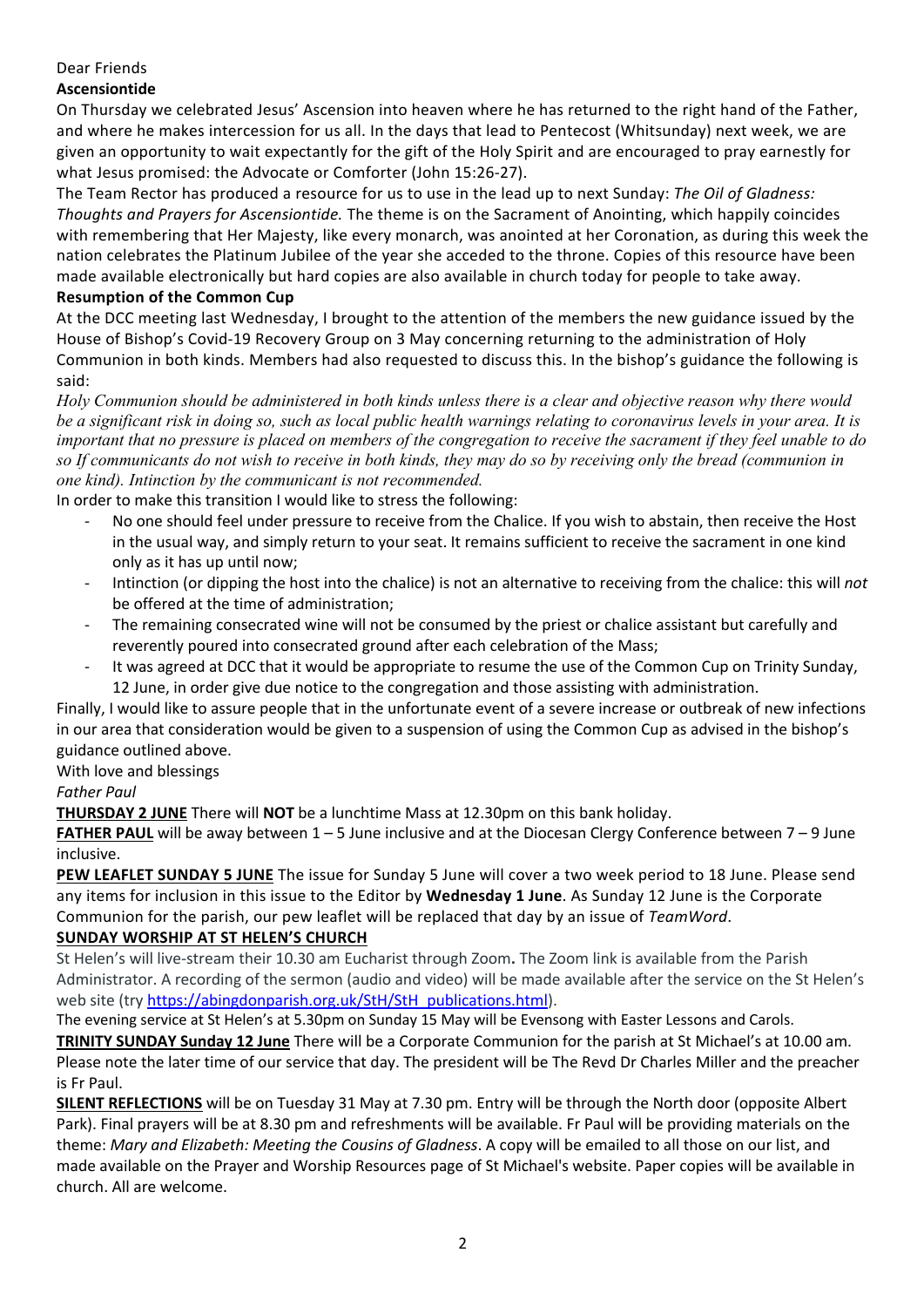**MOVING INTO STILLNESS:** circle dancing to Taizé music with silent interludes will be held on **Thursday 9 June** from 9.45 – 10.45 am, before the regular circle dancing session at 11 am. Tea and coffee will be provided between the two sessions. **NB** There will be no circle dancing at all on **Thursday 2 June** because of the Jubilee bank holiday.

**THE CHURCH IN ABINGDON (CIA)** are organising a stall in Rye Farm Meadow for the Queen's Platinum Jubilee celebrations and have asked if St Michaels would be able to man a cake decorating stall as we have previously done at Fun in the Park. Volunteers are invited to let me know if they can help. The date is **Thursday June 2** and we would run from 11 am till 4pm. Please let Jane Cadogan know if you could spare some time – contact her on 07743178561. **CELEBRATION SERVICE FOR THE QUEEN'S PLATINUM JUBILEE** There will be a Civic Service for the whole town

community of Abingdon to celebrate HM the Queen's Platinum Jubilee at St Helen's Church on **Thursday 2 June** at 7pm. We will be thanking God for her great sense of duty, her faith and her life of devotion and care for the Nation and the Commonwealth. All very welcome!

**CELEBRATE THE PLATINUM JUBILEE AT THE CATHEDRAL** at a service on Saturday 4 June, 1.30–4pm. Join local MPs, civic and faith leaders, and representatives of the universities, businesses and voluntary sector to celebrate this unique occasion. Entry is free but it is necessary to register for tickets.

https://www.eventbrite.com/e/service-to-celebrate-her-majesty-the-queens-platinum-jubilee-tickets-333524249007

**QUIET GARDEN DAY** at Aston Tirrold Centre for Reflection on Saturday 11 June 10 am - 4 pm. Leaders: Margaret Gallop and Keith Green. Theme: *Coming Alive in a Garden*. Refreshments are provided, but please bring a packed lunch. A donation of £10 would be welcome. Email: abi.perrow@googlemail.com, if you want to attend. **TARIRO** Fr Nicolas CR has just returned from a three-week visit to Zimbabwe. There are a number of notable developments including: five of the young people in the rural areas have qualified for university; three others, have embarked on O levels; Dumisani has found a job working for an NGO in Mozambique. A local bank, First Capital Bank, is helping to prepare some of the young people for life in commerce. The CEO's wife, has had several of the older girls and boys to stay with her. Significant repairs have been carried out at The Shearly Cripps Children's Home, the kids are much happier than they were six months ago, though much remains to be done. There is a plan to make the Harare House a centre to which the rural kids can come for short or long stays, and where the Shearly Cripps children can visit to improve their social skills and see what they can achieve in life if they try. For the full version of Fr

Nicolas' report see https://tarirouk.com/news/

**THE DOG WALKERS' CAFE** needs more volunteers, particularly of people to act as welcomers and stewards. This is especially necessary for wet days when we come into church. Please see Hilary if you can help.

**UKRAINE CRISIS APPEAL** Many charities have launched appeals to provide help in the humanitarian situation in Ukraine, including the British Red Cross, https://www.redcross.org.uk/ and UNHCR https://www.unrefugees.org.uk/. The Disasters Emergency Committee has also launched an appeal https://www.dec.org.uk/.

**A CANDLE IN THE WINDOW** The May edition of the Parish Magazine 'A Candle in the Window' is available for you to download at https://abingdonparish.org.uk/P\_communications.html and select Issue 4. Read Fr Paul's article about the Queen to mark the occasion of the Platinum Jubilee, Charles Masheder's reflections on 50 years of ordained ministry and much more! For the June edition we would like to hear about Jubilee celebrations and following Claire's article about the Church in Western Australia and anticipating the Lambeth Conference, any interesting experiences of the Anglican Church abroad... *Rob Rutherford*

#### **Worship**

**This Week** The celebrants and preachers until the end of June are: 29 May, The Revd Rosalind Rutherford; 6 June (Pentecost), the Revd Jennifer Brown/ Mrs Beryl Clements; 12 June, Parish Corporate Communion at St Michael's, The Revd Dr Charles Miller/ Fr Paul Smith; 19 and 26 June, Fr Paul.

Tuesday is the festival of the Visit of the Blessed Virgin Mary to Elizabeth. Other commemorations this week are Monday: Josephine Butler; social reformer, 1906, Joan of Arc, visionary, 1431, Apolo Kivebulaya, evangelist, 1933; Wednesday: Justin, martyr, c. 165; Friday: Martyrs of Uganda, 1885-7, 1977; Friday: Petroc, abbot, 6<sup>th</sup> century. **Ukraine** We are encouraged by Fr Paul to light a candle by the reserved sacrament and pray the prayer for Ukraine from Archbishops Justin and Stephen. The prayer, which can be used at any time, is reproduced below.

God of peace and justice, we pray for the people of Ukraine today.

We pray for peace and the laying down of weapons.

We pray for all those who fear for tomorrow, that your Spirit of comfort would draw near to them.

We pray for those with power over war or peace, for wisdom, discernment and compassion to guide their decisions.

Above all, we pray for all your precious children, at risk and in fear, that you would hold and protect them. We pray in the name of Jesus, the Prince of Peace. Amen.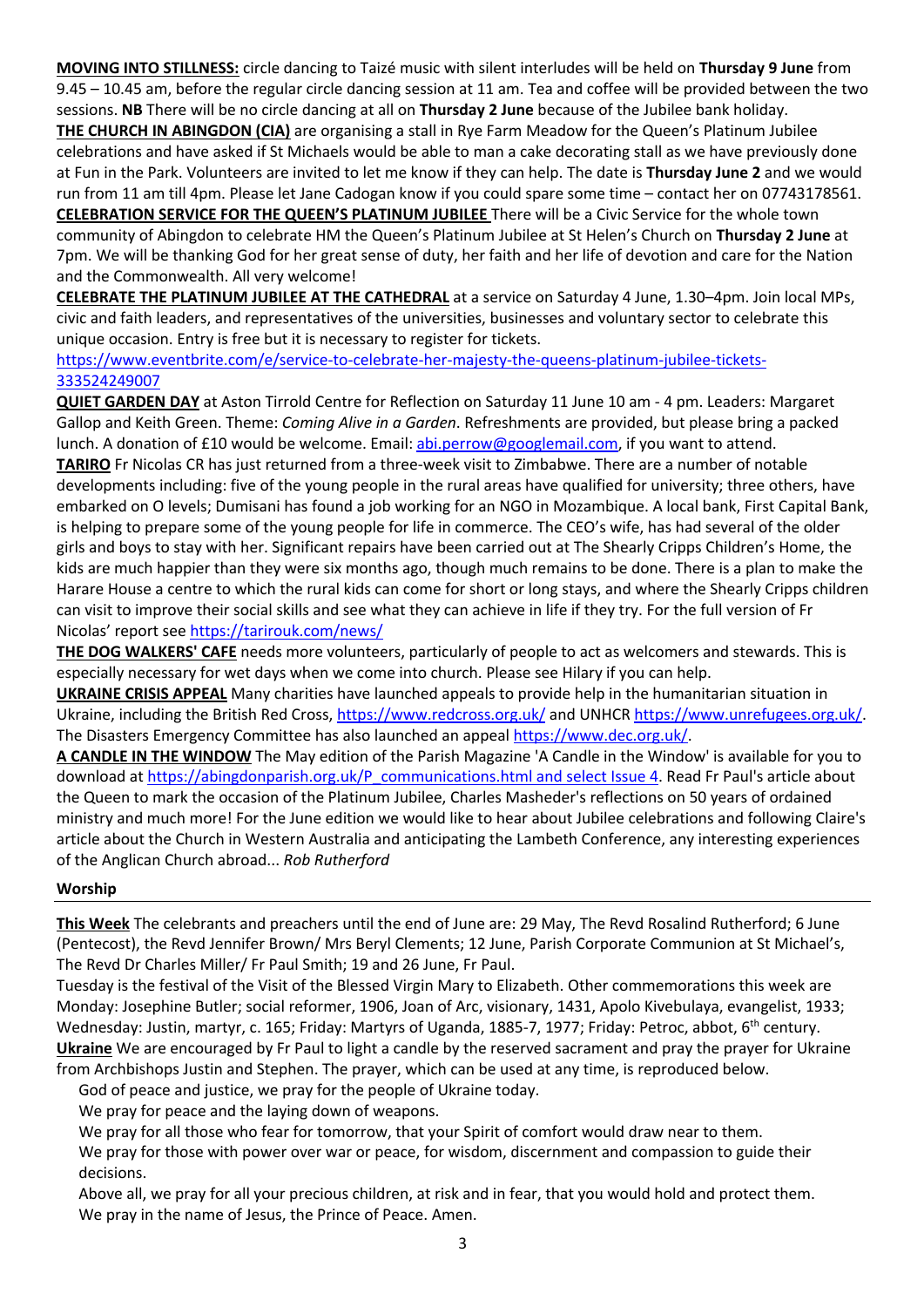**Visit of the Blessed Virgin Mary to Elizabeth** An extract from intercessions for the festival composed by Fr Eric CR (*Look in Mercy Penitential Rites and Intercessions*, Volume 2):

We pray for good will in the hearts of all, that peace, righteousness and mercy may abound throughout the human family, that all may live in freedom and security, and that human dignity may be promoted and protected in every place.

Gracious Father, from whom every family in heaven and earth is named, pour the grace of your blessing upon all homes and families. Grant that husbands and wives may honour and cherish each other, that family life may be strengthened in all that is good.

We pray for homes where there is unhappiness and cruelty, and where children are neglected and unloved and abused. Grant that there may be wise-hearted love and compassion in the face of human misery and degradation.

**Apolo Kivebulaya** was born in 1884 and became a teacher in the Church of Uganda. He then went as an evangelist and missionary and catechist to Boga in the Belgium Congo (now the Democratic Republic of the Congo) and was ordained priest in 1903. He built many churches and spent the rest of his life at Boga. In later life Apolo ventured into unknown territory, the great primeval forest, to evangelise the Pygmies. He tried to write down some of the pygmy language (which had never been done before). After many years, his greatest achievement was the translation of Mark's Gospel (from Lunyoro, a language spoken in western Uganda) into the pygmy language. A scholar at Edinburgh University, Dr Emma Wild-Wood has recently published the results of her research into Apolo Kivebulaya, drawing on jottings, diaries, articles and other achieve materials. "They [also] shed light on the quotidien development of Christianity in Buganda, Toro (Uganda) and Ituri (Congo) during the colonial era from the perspective of first generation African Christians who promoted the spread of the faith." (See our *Prayer and Worship* resources page for references and other links.) After his death the Church Missionary Society sent British missionaries to carry on his work.

## **Please pray for:**

- Steven and Gavin our bishops, Justin, Archbishop of Canterbury;
- Her Majesty the Queen, for the celebrations to mark her Platinum Jubilee and the civic service in our parish on Thursday 2 June;
- in this Ascentiontide that we may pray earnestly for the gift of the Holy Spirit;
- that our worship may be filled with joyful expectation towards Pentecost;
- the suffering, all who mourn, the recently departed, and all whose year's mind falls at this time;
- people living in Masefield Crescent, Medlicott Drive, Metcalfe Close, Midget Close and Mill Paddock.

| 7 <sup>th</sup> Sunday of | Acts 16.16-34       | Ps 97               | Revelation 22.12-14, 16-17, | John 17.20-end    |
|---------------------------|---------------------|---------------------|-----------------------------|-------------------|
| Easter                    |                     |                     | 20-end                      |                   |
| <b>Mon</b>                | Acts 19.1-8         | Ps 68.1-6           |                             | John 16.29-end    |
| <b>Tues: Visit of the</b> | Zephaniah 3.14-18   | Ps 113              | Romans 12.9-16              | Luke 1.39-49 [50- |
| <b>Blessed Virgin</b>     |                     |                     |                             | 56]               |
| Mary                      |                     |                     |                             |                   |
| to Elizabeth              |                     |                     |                             |                   |
| Wed                       | Acts 20-28-end      | Ps 68.27-28, 32-end |                             | John 17.11-19     |
| <b>Thur</b>               | Acts 22.30; 23.6-11 | Ps 16.1,5-end       |                             | John 17.20-end    |
| Fri                       | Acts 25.13-21       | Ps 103.1-2, 11-12,  |                             | John 21.15-19     |
|                           |                     | $19 - 20$           |                             |                   |
| Sat                       | Acts 28.16-20, 30-  | Ps 11.4-end         |                             | John 21.20-end    |
|                           | end                 |                     |                             |                   |

## **Eucharistic Lectionary**

#### **Collect (7th Sunday of Easter)**

O God the King of glory, you have exalted your only Son Jesus Christ with great triumph to your kingdom in heaven: we beseech you, leave us not comfortless, but send your Holy Spirit to strengthen us and exalt us to the place where our Saviour Christ is gone before, who is alive and reigns with you, in the unity of the Holy Spirit, one God, now and for ever. Amen.

**Post Communion (7th Sunday of Easter)** Eternal God, giver of love and power, your Son Jesus Christ has sent us into all the world to preach the gospel of his kingdom: confirm us in this mission, and help us to live the good news we proclaim; through Jesus Christ our Lord. Amen.